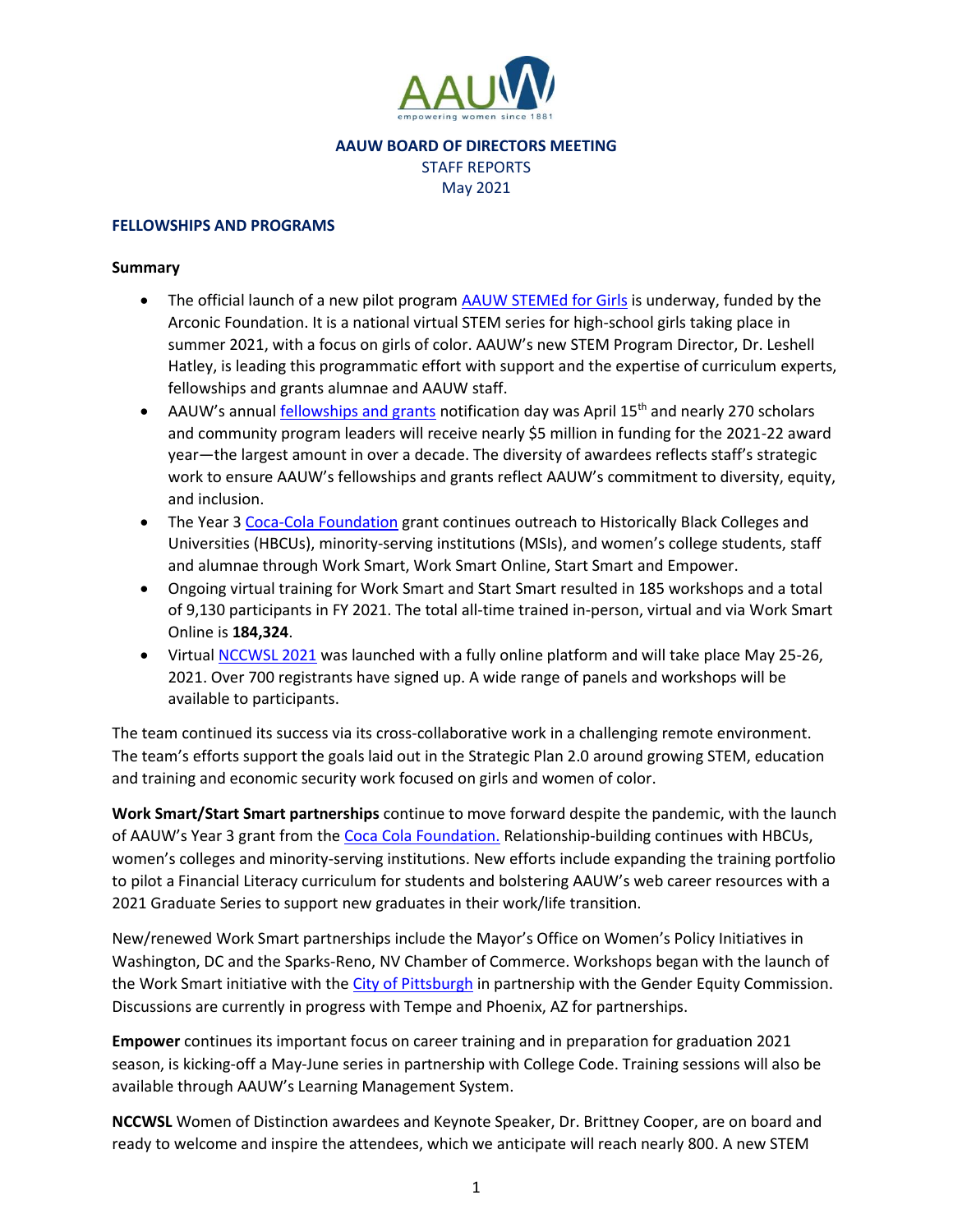

Roundtable feature industry, academic and nonprofit leaders will provide meaningful insights on the recruitment and retention of women entering STEM careers, with specific focus on retention and mentoring.

**AAUW Fellowships and Grants** reflect AAUW's focus on diversity, equity, and inclusion and identifying excellent scholars and community leaders. This lens is utilized throughout the cycle – from collaboration with more than 150 leading scholars and professionals with varied backgrounds to program design and selection criteria – the team applies an equity lens to ensure awardees are racially diverse and, in the case of our international scholars, come from a broad set of home countries. For example, in the 2021- 22 award year, the percentage of awardees who are women of color ranges from 38% to 82%, depending on the program. International Fellows include women from more than 40 countries.

**F&G Alumnae and fellows** generously shared their expertise, inspiration and accomplishments via [outstanding webinars](https://www.aauw.org/resources/programs/webinars/) for the Equity Network and AAUW members. Content explored strategies for educational and professional success, as well as racial equity and inclusion. Programs included: Brandi Nicole Johnson on "3 Steps to Boost Your Career", Book talks with Dr. Koritha Mitchell and Dr. Shanna Benjamin and a session on the k-12 Digital Divide with Dr. Devorah Heitner.

**STEM Programs** are moving forward with the onboarding of our new STEM Program Director, Dr. Leshell Hatley. Her knowledge and expertise in teaching and innovative program development, k-12 and highered training, and extensive engagement with the challenges and solutions for teaching women and girls in STEM are assets as AAUW develops a new playbook for our STEM work. She is leading our new pilot program, STEMEd for Girls, which will strengthen STEM pathways for girls by demystifying STEM education and inspiring them to pursue STEM careers. Special content will be provided for parents/guardians to help them support their girls' aspirations.

UN and Global activities were highlighted by the 65<sup>th</sup> UN Commission on the Status of Women in March, held fully virtual for the first time. AAUW's event for NGOCSW, "Policy, Practice & Promise: Advancing Women's Global Economic Power", featured F&G recipients Prof. Jessamyn Schaller and LaToya Council and AAUW policy staffer Letty Bustillos. Staff also attended monthly virtual UN events, conferences and briefings. AAUW also signed-on to a coalition letter supporting transparency and civil society participation with the UN Selection Committee for the new UN Women Executive Director. In partnership with Lehigh University a STEM Networking Webinar was led by AAUW's two UN Youth Representatives and featured AAUW STEM fellows and alumnae.

**AAUW Tech Trek** guidance remains consistent with all camps being held virtually in summer 2021 in an abundance of caution for students, Tech Trek staff, and member volunteers. As of April, AAUW Tech Trek camps in California, Florida, and New Jersey have signed the MOU with AAUW National and plan to hold virtual camps for students.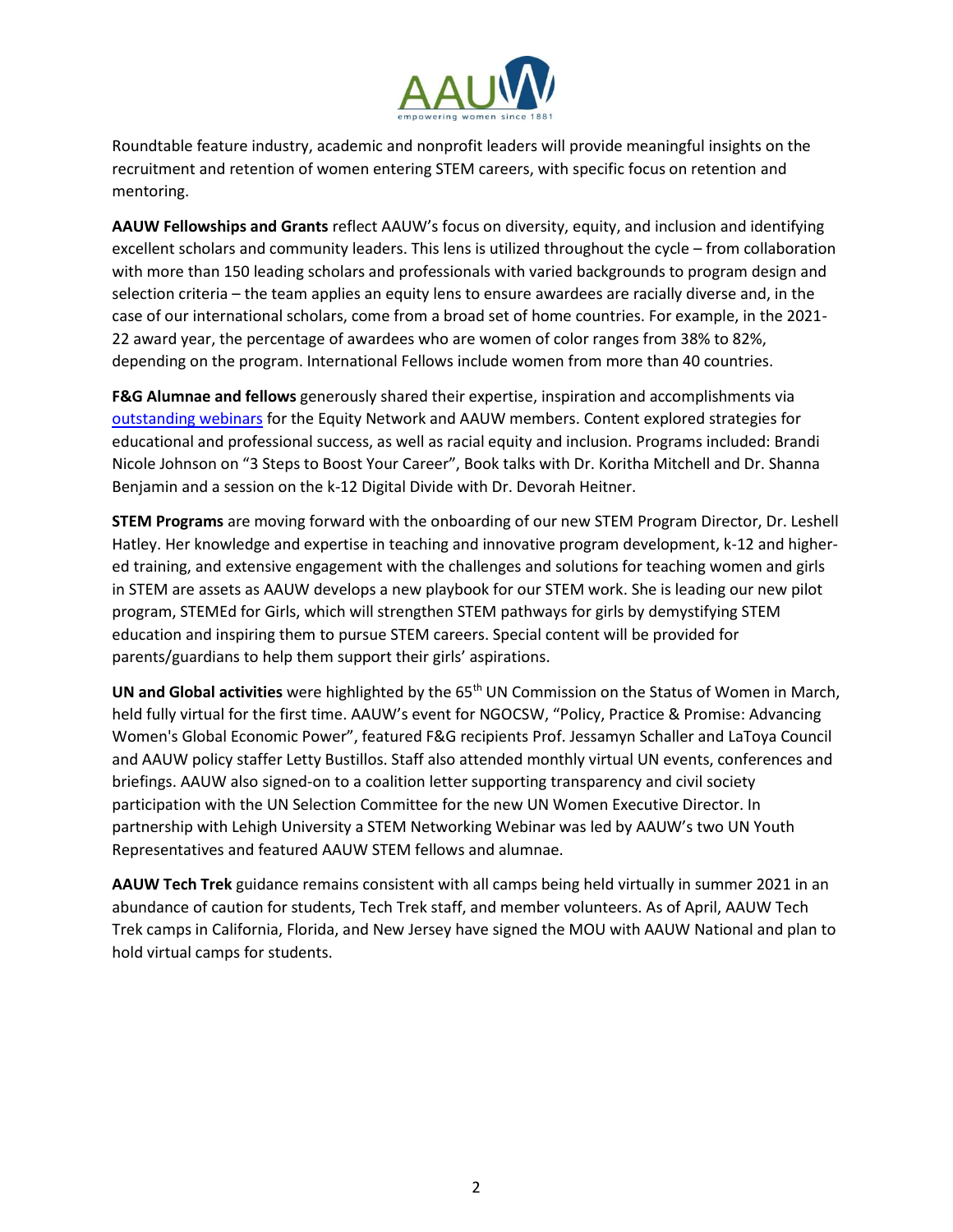

# **PUBLIC POLICY & LEGAL ADVOCACY**

#### **Summary**

- In FY 2021, through our Two-Minute Activist tool, we engaged thousands of activists who sent tens of thousands of letters to elected officials calling for action on AAUW priorities, including weighing in on the expansive plans put forward by the new Biden-Harris administration.
- We advanced critical federal legislation, including pushing for important protections in COVIDrelief bills. Working with coalition partners, we helped to enact the American Rescue Plan and are working to pass the American Jobs and Families Plans, which introduce unprecedented supports for women and families.
- We led the pay equity coalition to pass the Paycheck Fairness Act, with bipartisan support, through the House of Representatives.
- We provided technical assistance to our advocates in the states, including drafting legislation, offering media guidance, and conducting presentations.
- We launched the Latina Policy Initiative to gain a better understanding of the economic and health impact of COVID-19 on Latinas, particularly those who are essential workers and in low wage occupations. The project included 40 interviews of Latina women from many different walks of life, and yielded a report, policy recommendations, a resource document, and a website showcasing their stories.
- We revamped the Legal Advocacy Fund, supporting five active cases and distributing over \$70,000 in 2020, and added an additional case in 2021.
- We are expanding our work in NYC to investigate how women are dealing with recovering from the COVID-19 pandemic. We will be launching a survey and producing related products.

Building off of successes in FY 2020, AAUW Two-Minute Activists sent 62,400 letters to elected officials calling for action on AAUW priorities such as comprehensive COVID-19 relief, the Voting Rights Advancement Act, the Paycheck Fairness Act, removing the deadline for the ratification of the Equal Rights Amendment, paid family leave, support for Title IX, and more. AAUW and coalition partners successfully advocated for passage, with bipartisan support, of the Paycheck Fairness Act in the House of Representatives. We pushed for the inclusion of protections for women and girls in any responses to the COVID pandemic. Throughout all of this engagement, we worked behind the scenes to explore new ways to engage with our members and supporters, trying techniques to build new types of campaigns and empower our members leaders to direct advocacy efforts in their own states. As a testimonial to our work, one member emailed saying "Thank you for creating these succinct, easy to respond to emails. You make incorporating advocacy into my busy schedule very doable." Also contributing to our advocacy and education, thus far in FY 2021 we authored or signed onto 89 letters detailing AAUW's position on critical issues.

Post-election, the policy team worked to prepare for the new administration and Congress. We wrote several letters and joined coalition letters outlining our priorities during the transition, on day one, in the first 100 days, and in the 117<sup>th</sup> Congress. These included economic security and education priorities. We also held calls and advised the transition team.

We worked with advocates in 34 states to help advance AAUW priorities. This work included drafting amendments for a pay equity bill in Alabama, advocating for the successful passage of a pay data collection bill in California, helping to enact a comprehensive paid sick days bill in Colorado, advising Hawaii advocates on a Title IX bill prior to a meeting with elected officials, providing technical assistance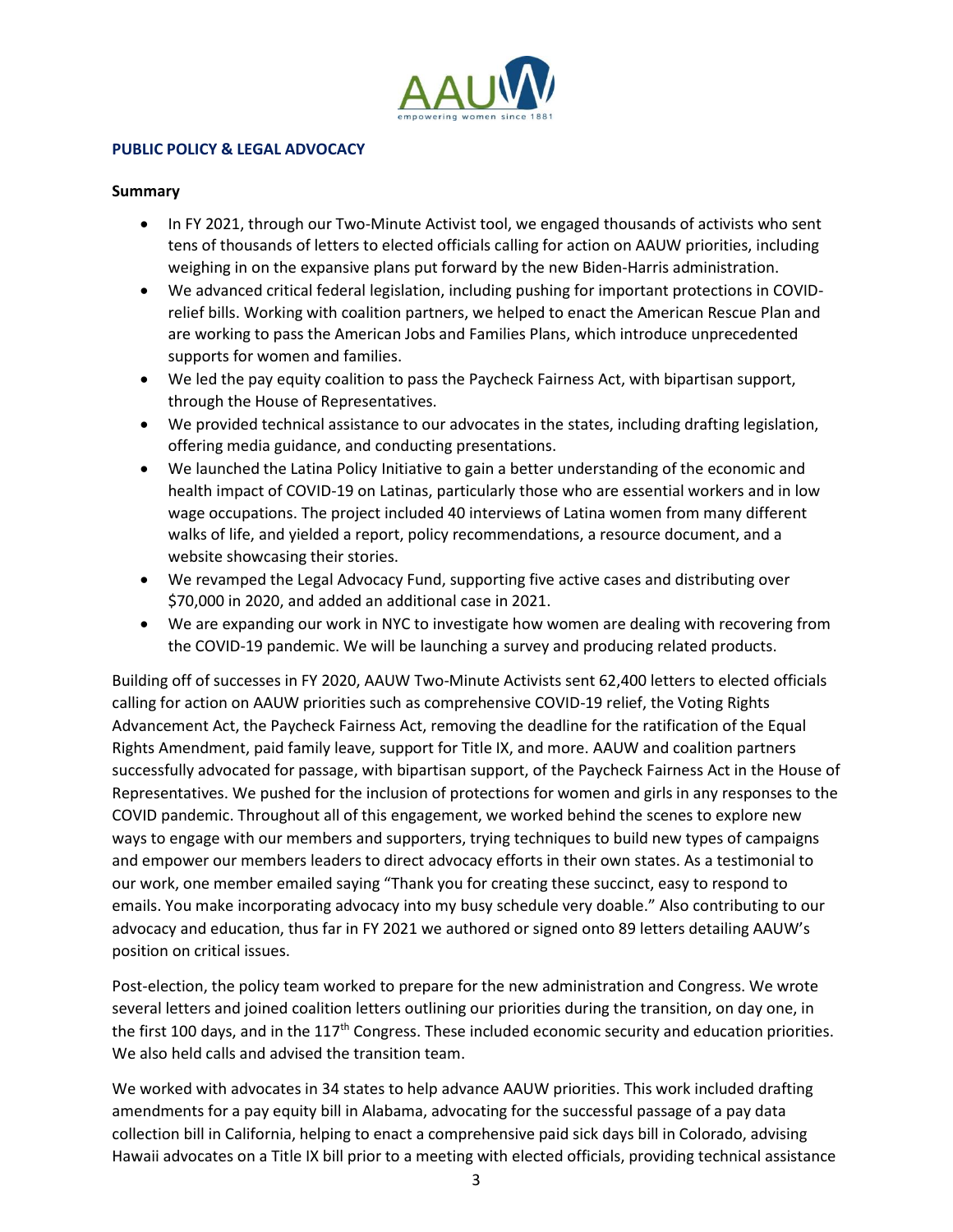

to Idaho on their voter registration campaign, helping draft media statements in Michigan and Mississippi, providing guidance about 501c3 compliance in New Mexico, presenting at virtual conferences in North Carolina and Wisconsin, revising a pay equity bill in Virginia and creating a factsheet for advocates to counter the business lobby, and reviewing resolutions for Oregon.

In November, AAUW launched the Latina Policy Initiative to gain a better understanding of the economic and health impact of COVID-19 on Latinas, particularly those who are essential workers and in low wage occupations. We are finalizing a package of resources: a report, policy recommendations, a resource document, and a website showcasing the stories of many of the participants we interviewed. This collection of resources will be used to advocate for polices to address inequities that disproportionately impact this vulnerable population.

We held five webinars – examining the status of Latinas in the U.S., discussing Justice Ginsburg's legacy, examining women in manufacturing, and providing two overviews of the current policy landscape in the new "AAUW Public Policy Talks" series. We also publicized previously recorded webinars that helped to teach and cultivate valuable skills, such as utilizing social media, getting out the vote during COVID, and engaging in advocacy during COVID.

We revamped the Legal Advocacy Fund, moving our funding system in line with other AAUW grants and professionalizing the process. We also continued our support for five active cases, including three newly adopted cases, and distributed over \$70,000 in 2020. We joined ten amicus briefs, including leading one regarding challenges to voting rights in Alabama. In July, we learned that the U.S. Supreme Court declined to hear a challenge to a case AAUW has championed for years – Aileen Rizo's fight for pay equity. Declining to hear the case means that her favorable opinion at the Ninth Circuit remains.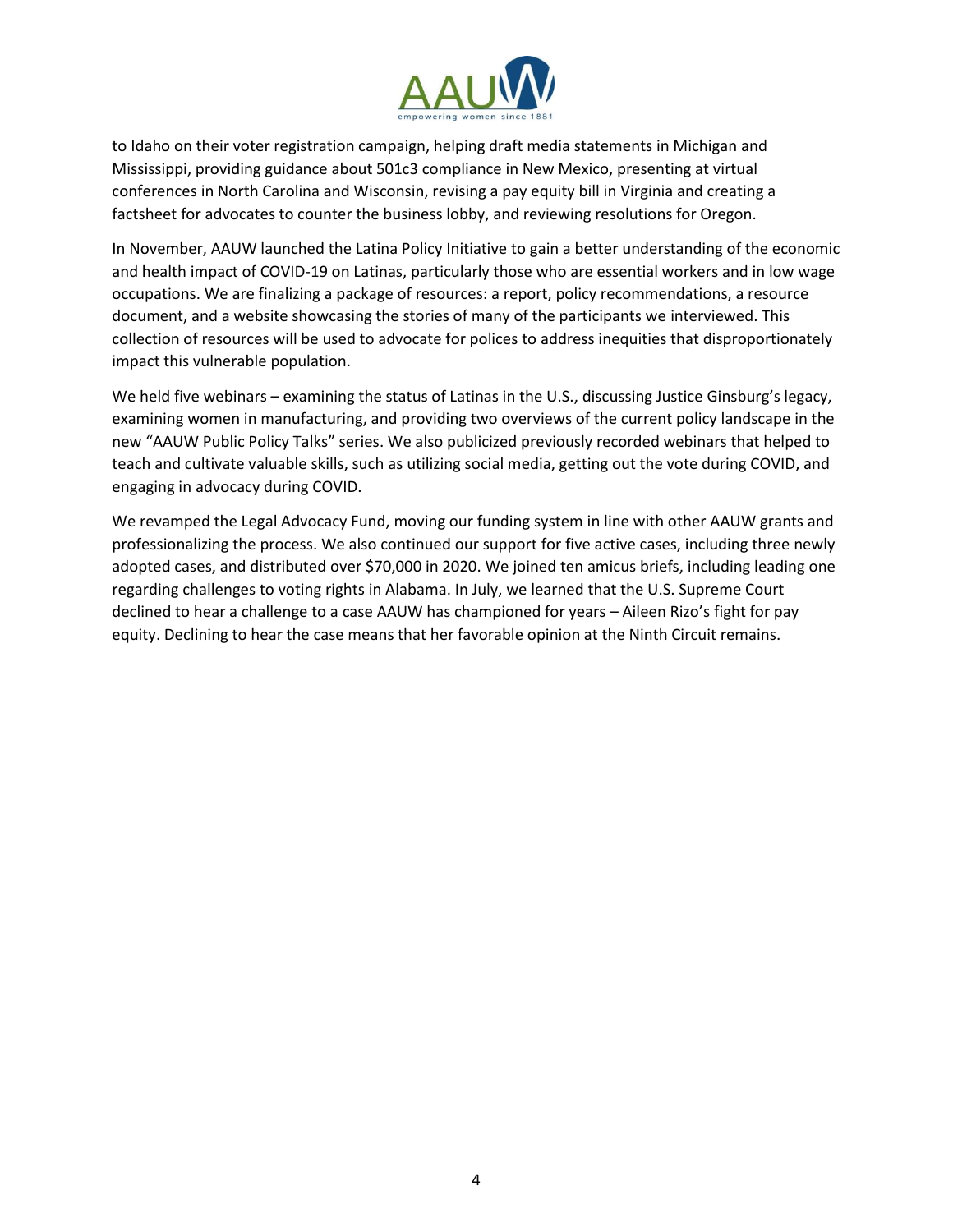

### **RESEARCH**

### **Summary**

- Published *Factory Flaw: Why Women Leave Manufacturing Jobs and What Can Be Done to Retain Them*, a report funded by the Arconic Foundation.
- Updated the annual *Simple Truth* report and produced a special supplement *The Systemic Roots of the Gender Wage Gap: Why Women of Color Are Paid Even Less Than White Women*, which was funded by the Mooneen Lecce Giving Circle.
- Began a new research project on the economic effects of COVID-19 on women of color in the New York City metro area, in support of a broader research-policy-programs effort.
- Currently updating the *Deeper in Debt* report for graduation season.

Over the past year, AAUW has produced two major research projects on women's economic well-being.

The first of these was *Factory Flaw: Why Women Leave Manufacturing Jobs and What Can Be Done to Retain Them*. A grant from the Arconic Foundation asked AAUW to determine why women were leaving manufacturing jobs. We determined there were two central questions at hand: whether women were indeed leaving the industry, and if so, why. We used econometric data from the Bureau of Labor Statistics and the Census Bureau and designed, collected, and analyzed our own survey of women in the manufacturing industry. We found that women in manufacturing were more likely than men to leave the manufacturing industry, as well as more likely to leave their industry than women in other fields. And we found that sexual harassment, inequality in pay and promotions, a sense of being outnumbered by men, and poor paid family leave policies all contribute to their departure—and, if remedied, can induce them to stay.

The second project was *The Systemic Roots of the Gender Wage Gap: Why Women of Color Are Paid Even Less Than White Women*, a supplement to our annual *Simple Truth* report. In light of the ongoing racial reckoning in the U.S., we explained not just what the wage gap was but what caused it—and what can be done to fix it. Deploying a mix of econometric and historical analysis, we traced the racialized roots of the gender wage gaps, elucidating how they resulted from centuries of exploitation and segregation on the part of the U.S. government, as well as implicit bias on the part of its citizens. Since the federal government played a central role in creating and perpetuating the wage gap, we argue that now—with a new administration and a new Congress—the federal government must take concrete steps to fix it.

We have also begun to design, administer, clean, code, and analyze a survey on the economic effects of COVID-19 for women of color in the New York City metro area. The survey will help us better understand the economic insecurity wrought by the pandemic and determine what kinds of policies and practices/programs women will need to recover.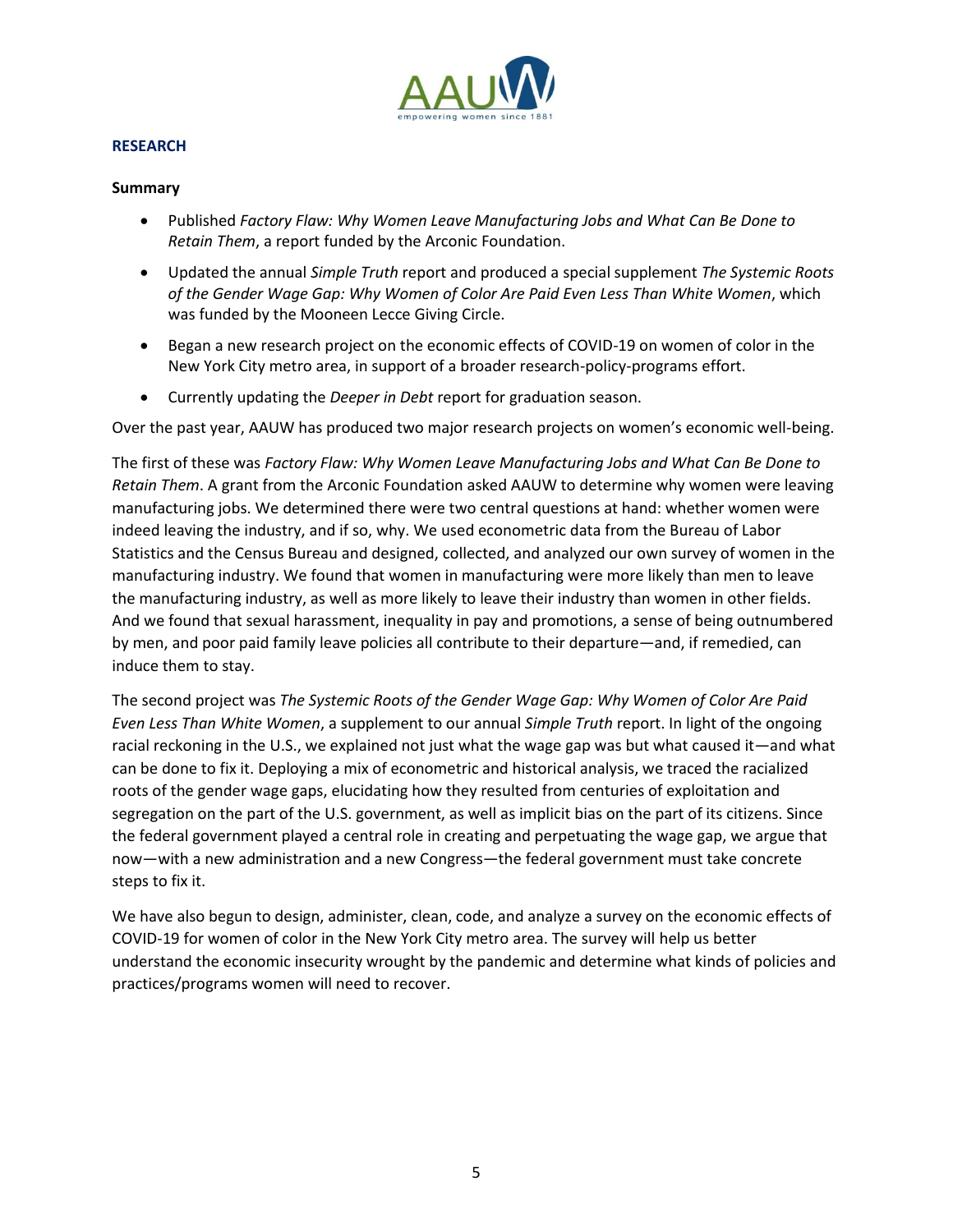

# **COMMUNICATIONS**

#### **Summary**

- **Building out website with fresh, timely content.** We have developed a content strategy for our new website and are working to ensure that AAUW develops a more robust online presence, emphasizing our work in STEM and our new and continuing programs. We update the site weekly so the homepage feels fresh and current and we feature a mix of content highlighting the work of policy, research, our fellows and grantees and our programs. Our goals include driving traffic, increasing engagement and ensuring that AAUW remains a voice in the national conversation on equity issues.
- **Promoting AAUW to/in the media**, with an emphasis on increased visibility to our new research and programs. We created and distributed more than 200 press releases to national and targeted local media outlets. In addition to publicizing AAUW's initiatives, we released AAUW real-time statements on major social and political events, resulting in sustained media coverage of our work, including this [piece in Newsweek.](https://www.newsweek.com/covid-19-nightmare-working-moms-policymakers-must-react-opinion-1542143)
- **Editing, designing and publishing reports** such as *[Factory Flaw: The Attrition and Retention of](https://www.aauw.org/resources/research/factory-flaw/)  Women in [Manufacturing;](https://www.aauw.org/resources/research/factory-flaw/)* a collaboration with the Eos Foundation on *The Power Gap Among Top Earners at America's Elite Universities*; a special supplement to *The Simple Truth* on the systemic roots of the gender pay gap; and a multi-faceted report on how the Latina population fared during the COVID-19 crisis,
- **Supporting AAUW departments** by editing, designing and publishing web content on their projects, such as the [Diversity, Equity & Inclusion Toolkit](https://www.aauw.org/resources/member/governance-tools/dei-toolkit/) and AAUW Action Fund election initiatives, including the [Voter Issue Guide,](https://www.aauwaction.org/wp-content/uploads/2020/04/AAUW-2020-Voter-Issue-Guide.pdf) [Congressional Voting Record,](https://www.aauwaction.org/wp-content/uploads/2020/10/AAUW-2020-116thCVR.pdf) and other [voter](https://www.aauwaction.org/voter-education/)  [education](https://www.aauwaction.org/voter-education/) an[d get-out-the-vote](https://www.aauwaction.org/voter-registration/) resources. Additionally, we have created branded materials for new initiatives including STEMEd for Girls and the Equity Network's Social Change Ambassador Program.
- **Communicating with AAUW membership** through newsletters and emails. One of our top goals has been to encourage voting in the upcoming member election, specifically with regard to the ballot initiative to remove the degree barrier to membership.

After debuting the revamped AAUW website last year, the comms team moved into the next phase of the project: developing and implementing a content strategy to better engage members, thought leaders, policymakers, the media and the general public. In addition to creating new written and visual materials, we streamlined our workflow to more easily meet the digital needs of various internal departments. Initial plans included redoing the branch and state sites, but project was put on temporary hold while we await new a data management system. This delay proved fortuitous: It allowed us time to survey to branch and state leaders, soliciting their input on how to best support their website needs. We have determined the top priorities for state/branch webmasters (event calendars, registration, updates, branch/state new) and are exploring options for delivering a revamped multi-site experience in the most efficient way.

Comms continued our work raising AAUW's public profile with our media outreach. We generated publicity for our *[2020 Simple Truth Update](https://www.aauw.org/app/uploads/2020/12/SimpleTruth_2.1.pdf)*, *Factory Flaw* and *The Power Gap Among Top Earners* reports. We promoted of our Fellowship and Grant awardees, targeting national as well as state and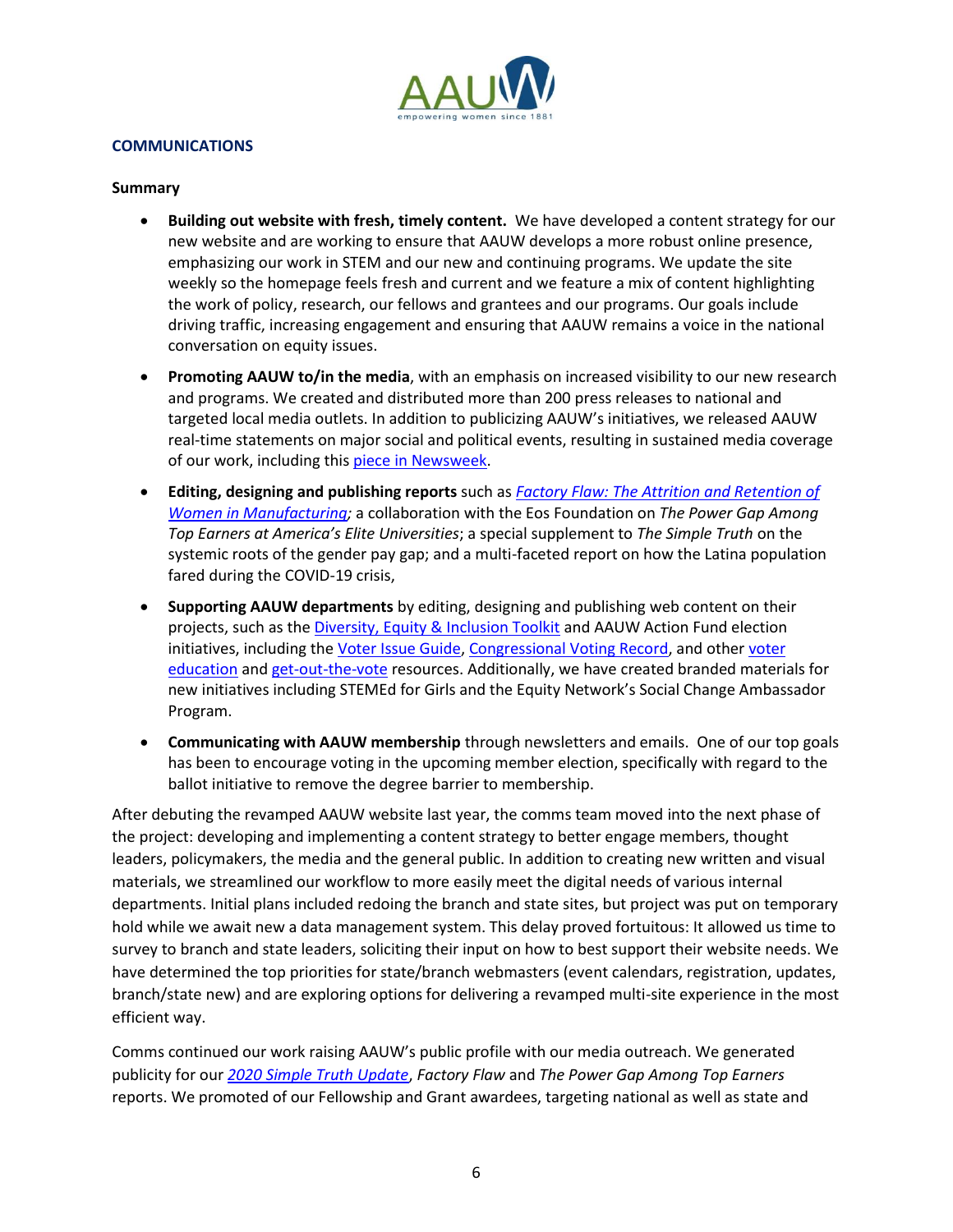

local media outlets. We pitched a number of columns and op-eds, which were picked up by the *Cleveland Plain Dealer*, *[Newsweek](https://www.newsweek.com/covid-19-nightmare-working-moms-policymakers-must-react-opinion-1542143)* and *USA Today.* Collectively, these op-eds garnered more than 10 million views. Additionally, we have also stepped up our outreach on social media, where we continue to attract followers and build engagement. Kim Churches continues to contribute regularly to MSNBC's [Know Your Value website.](https://www.nbcnews.com/know-your-value/feature/feeling-invisible-4-ways-you-can-be-seen-remote-worker-ncna1265361)

As we do every year, the Comms team also designed our two year-end reports[, 2020 By the Numbers](https://www.aauw.org/app/uploads/2021/01/2020-AAUW_byTheNumbers_FINAL.pdf) and th[e 2020 Year in Review.](https://www.aauw.org/about/years-in-review/2020-review/) We worked with the policy and research teams to edit and design a special supplement of *The Simple Truth*, which focuses on the structural roots of the gender wage gap, as well as on a new report, entitled *Factory Flaw*, which examines the barriers and biases that keep women from lucrative manufacturing jobs. Our report with the Eos was released in late February, with a panel produced by the National Press Club that included Kim Churches and AAUW alumna and BU Law School Dean Angela Onwuachi-Willig. In addition to helping to raise public awareness about pay inequity in academia, this report positioned AAUW as a vocal participant in policy discussions about how to remedy the problem. We are currently working on plans for another project with the Eos Foundation.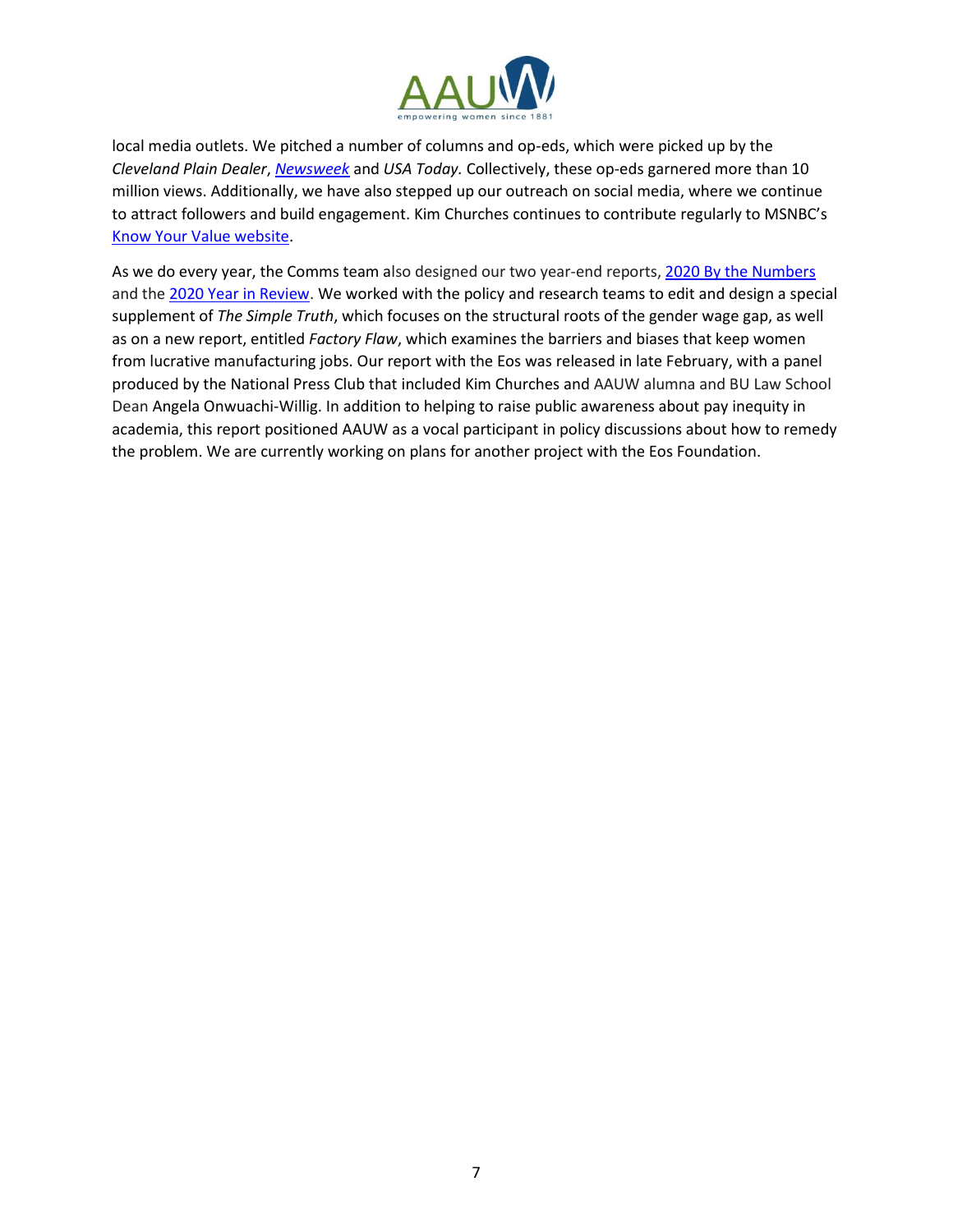

# **ADVANCEMENT**

#### **Summary**

- New Senior Director of Institutional Advancement, Katrina Sun Breese, starts at AAUW on May 17.
- Corporation and foundation funding is meeting budget expectations with new donors like 3M, FINRA and API, plus renewed and increased support from longstanding corporate donors. We brought on a consulting team to assist in corporate outreach, solicitation, and rationalization of record-keeping as we look to the future of AAUW and hire up on the Advancement team.
- 107 branches and 6 states are enrolled in the Five Star recognition program with 1 state (VA) and 28 branches having achieved Five Star status.
- Legacy Circle has recruited 27 new members this fiscal year towards a goal of 50, and we've received a generous \$595K bequest from Cleo Gibson.
- Virtual programming continues since February 2021 to AAUW members, Equity Network and general public. Evaluations by attendees have been excellent.

We are on the cusp of launching a new phase of the Equity Network program called Social Change Ambassadors. This eight-week learning and networking series will be marketed towards early and midcareer professionals as we continue to engage more diverse audiences. We are testing \$25 entry fees for this program and will evaluate this model for the next fiscal year in tandem with other Equity Network programming.

The planned gifts we've received to date this fiscal year have already exceeded our year end goals. Planned giving revenue is up 58% over this time last year. Unrestricted or favorably restricted gifts are nearly 400% higher than this time last year, primarily due to the \$595K Cleo Gibson trust gift.

Branch dues are trending a bit under budget, and national member dues remain down. The national renewal series began in January with a strong start and we are continuing to measure the results of the last print effort that mailed in April.

While not unexpected branch and state affiliate giving is down largely due to the lagging embrace of virtual programs and fundraising by many branches. For many, it was difficult to change from in-person special events and book sales to online fundraising efforts. However, we continue working with the Advancement Committee and staff on targeted outreach to seek more support to AAUW National to help close the gap in funding by FYE. Recent gifts from some affiliates is yielding results alongside engaging with branch members during the spring convention season.

As AAUW celebrates its 140<sup>th</sup> anniversary this autumn (1881 to 2021!), we are planning ahead to launch a mini celebration campaign for the second half of 2021. We'll continue to grow the culture of philanthropy at AAUW and generate enthusiasm and increased revenue for our visionary plans while fostering cross-collaboration among staff and volunteers. 140<sup>th</sup> anniversary plans will also overlap with the "Go-live" phase of our new Nimble CRM, so we will prioritize raising more revenue in areas that are supported by this new system. For example, this could be an ideal time to name our sustainer giving program while promoting the ease of giving on a monthly or quarterly basis.